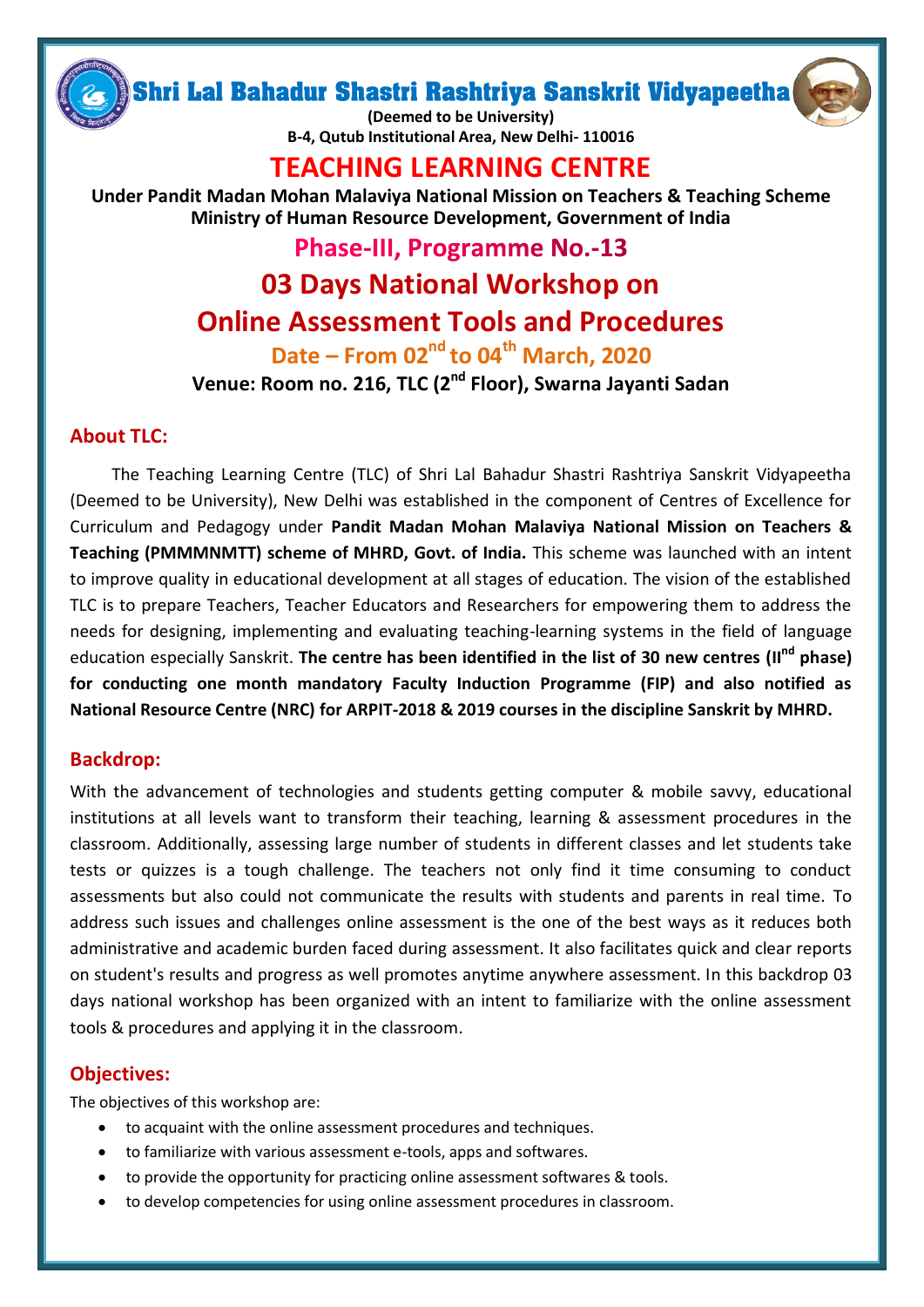#### **Target Group:**

- Language teachers especially of English, Hindi & Sanskrit.
- Teacher Educators from both traditional and modern universities.
- Higher Education faculty of all disciplines but preference to traditional disciplines such as Vyakaran, Vastushastra, Darshan, Sahitya, Dharamshastra, Jyotisha etc.

#### **Workshop Registration:**

There will be no registration fee for this workshop. The intake capacity of this workshop is 40 and registration will be done on *first-come & first-serve basis*. The interested participants may send their duly filled *registration form* by downloading it from *www.slbsrsv.ac.in* and sending by mail to *tlc@slbsrsv.ac.in* to confirm their participation **latest by 26 th February, 2020 (***Kindly bring your original registration form duly attested by Head of Department/Institution and submit positively at the commencement of the workshop).*

*Note:-***The participants are requested to bring their laptop and smartphone with internet connectivity for ensuring active participation in the workshop.**

#### **Accommodation and Travel:**

Accommodation will be provided on sharing basis to outstation participants from the **evening of 01 st March, 2020** to **the morning of 05th March, 2020** and **Travel allowances by shortest route** (3rd AC railway fare/actual bus fare) will be reimbursed to the outstation participants (Max.- Rs.5000) subject to the production of proof. **Accommodation will be arranged on prior request only.**

| <b>Head &amp; Dean, Department of Education</b> | Prof. K. Bharathbooshan     |
|-------------------------------------------------|-----------------------------|
| <b>Convenor cum Coordinator</b>                 | Prof. Amita Pandey Bhardwaj |
|                                                 | <b>Project Head</b>         |

**Programme Co-coordinator Dr. Jitender Kumar** 

**Programme Facilitator Sh. Surender Nagar**

**Workshop Assistance TLC Staff**

## **ORGANISED BY: Teaching Learning Centre**

**Under PMMMNMTT Scheme, MHRD, Govt. of India DEPARTMENT OF EDUCATION**

#### **SHRI LAL BAHADUR SHASTRI RASHTRIYA SANSKRIT VIDYAPEETHA**

(Deemed to be University) NAAC Accredited 'A' Grade, B-4, Qutub Institutional Area, New Delhi – 110016

#### **For further queries-**

**Contact Nos. 011-46060696, 9891777666, 9891075219, 9811580640 E-mail: tlc@slbsrsv.ac.in Website: www.slbsrsv.ac.in**